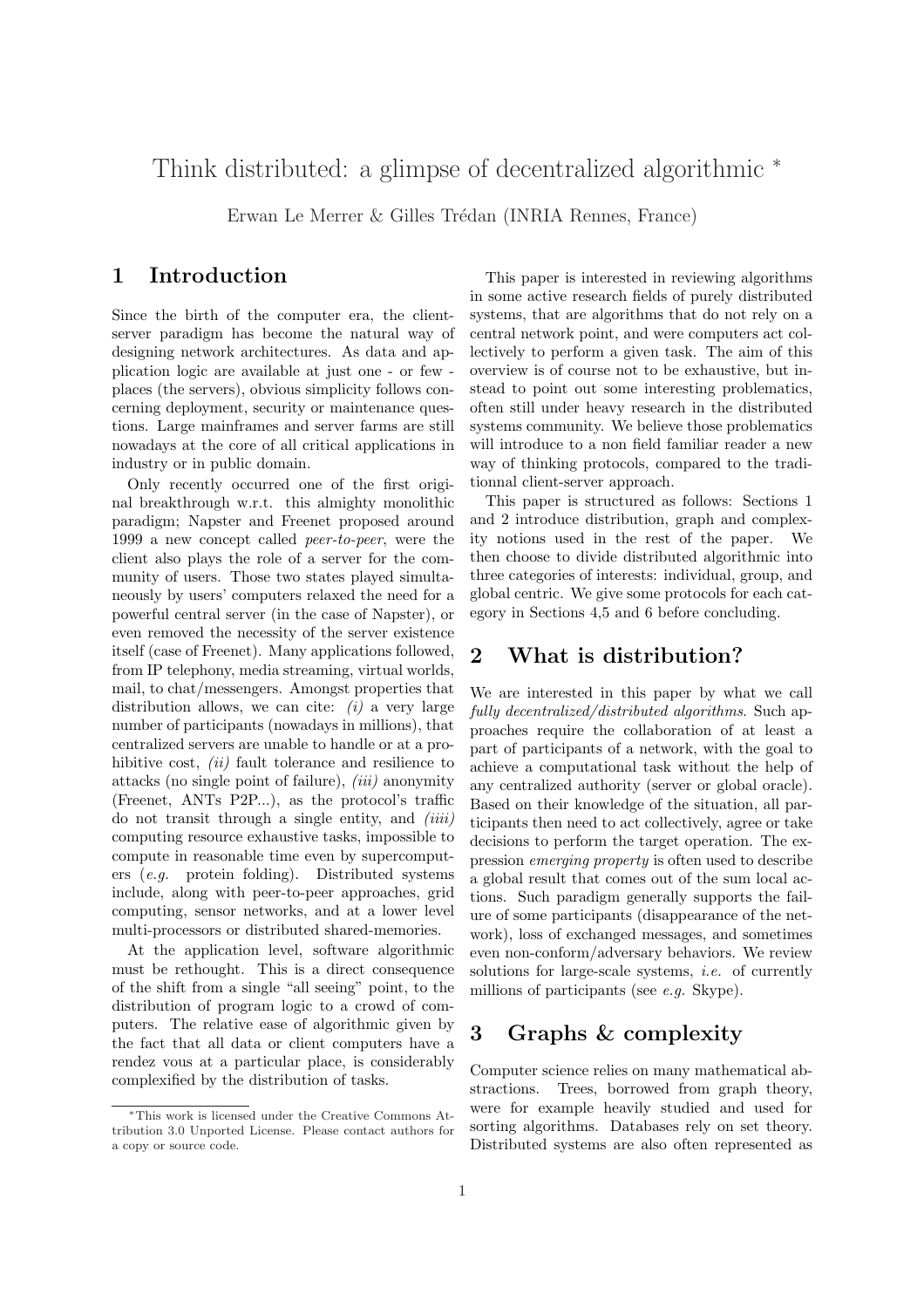graphs, because this abstraction allows representing complex networks of interactions. Any social interaction, machine states or computer network can be represented as a graph, that depicts a "who knows who" relationship. An object (node) that has any kind of interaction with another one is virtually linked to it through an edge. Formally, the graph  $\mathcal{G} = (V, E)$ , is composed by the set of vertices V, and the set of edges  $E$ . *n* is the number of nodes in the graph.

Complexity theory is used in science to describe the amount of resources (time, messages, or space), needed by an algorithm to complete a given task. The big O notation is used in this context to describe the asymptotic behavior of algorithms: when the size of one parameter tends to infinity, one member of the problem's complexity equation then dominates; the other members are then skipped in the resulting notation, allowing easier comparison between different algorithms or approaches.  $O(1)$  e.g. depicts a constant size problem, but  $O(n^2)$  represents a complexity of the solution that is quadratic compared to the evolution of the input parameter n (here the size of the network). O symbol represents an upper bound, while  $\Omega$  is the lower bound of a problem.

## 4 On the importance of individuals in networks

Graphs, as stated before, are commonly used to model networks of interactions. These interactions, sometimes also called dependencies, or collaborations, thus form a complex network whose analysis may be noteworthy. The underlying idea is that the efficiency of the phenomenon studied relies on the way the graph is knitted. For example, the efficiency, and moreover the resiliency of the power distribution network heavily relies on the way repartitors are interconnected and placed in the network. It is important for anybody interested in (or against) the continuity of power distribution to study this graph to identify the sensible parts composing it.

The difficulty of analysing large interaction graphs comes from the fact that they contain a huge amount of information. This amount of information needs to be filtered or aggregated to allow efficient analysis. To that end, physicians and sociologists introduced what is known as centrality. The centrality of a node in a given graph represents its importance w.r.t. the topology of this graph. Back to our power grid, the centrality of a given network part will for example be proportional to the number of people left out of power if this node happens to fail providing energy.

Since the notion of importance may take many forms, there are different forms of centralities. Here are some examples:

- Degree centrality The perhaps simplest centrality is the degree centrality. A node's degree is the number of neighbors it has  $(i.e.$  the number of edges that end on the node). The idea is to say that a node is important for the graph if it has a lot of connexions. This is one of the metrics used to analyse terrorist networks [7].
- Eigenvector centrality This is a refinement of the previous centrality. It aims to take into account the quality of the neighbors a node has. In other words, it says that an important node is a node that is connected to other important nodes. This is a basis of the algorithm used by Google to rank web pages.
- Betweeness centrality This centrality belongs to a family of centralities that is different from the previous ones. The two previous centralities are related to degrees. This one refers to the path notion that we will quickly introduce hereafter. Formally a path is a set of consecutive edges in a graph. Imagine for example the graph representing the network of airports in the world: travelling from a mediumsized airport in France (Toulouse) to a city in the united states (Portland) cannot be done in one flight, and the traveller has to transit (for example) by Paris and Washington. From a graph theory point of view, this means that Toulouse and Portland are not neighboring vertices, and that a shortest path linking them is Toulouse-Paris-Washington-Portland. Additionally, we say that their distance (the minimal number of flights, or hops, to reach one from the other) is 3.

The betweeness centrality is related to the path notion: it represents the importance of a given node by the number of shortest paths it is involved in. It is interesting to notice that this centrality may be totally uncorellated to the previous ones: a node with a very small degree may be involved in a lot of paths. However, both centralities are often practically correlated (Paris' airports serve a lot of various destinations and so are involved on a lot of paths).

Attacking nodes with a high betweeness centrality enlarges the distances within the target graph, ultimately partitioning it. A nice application of this principle is fighting epidemics, for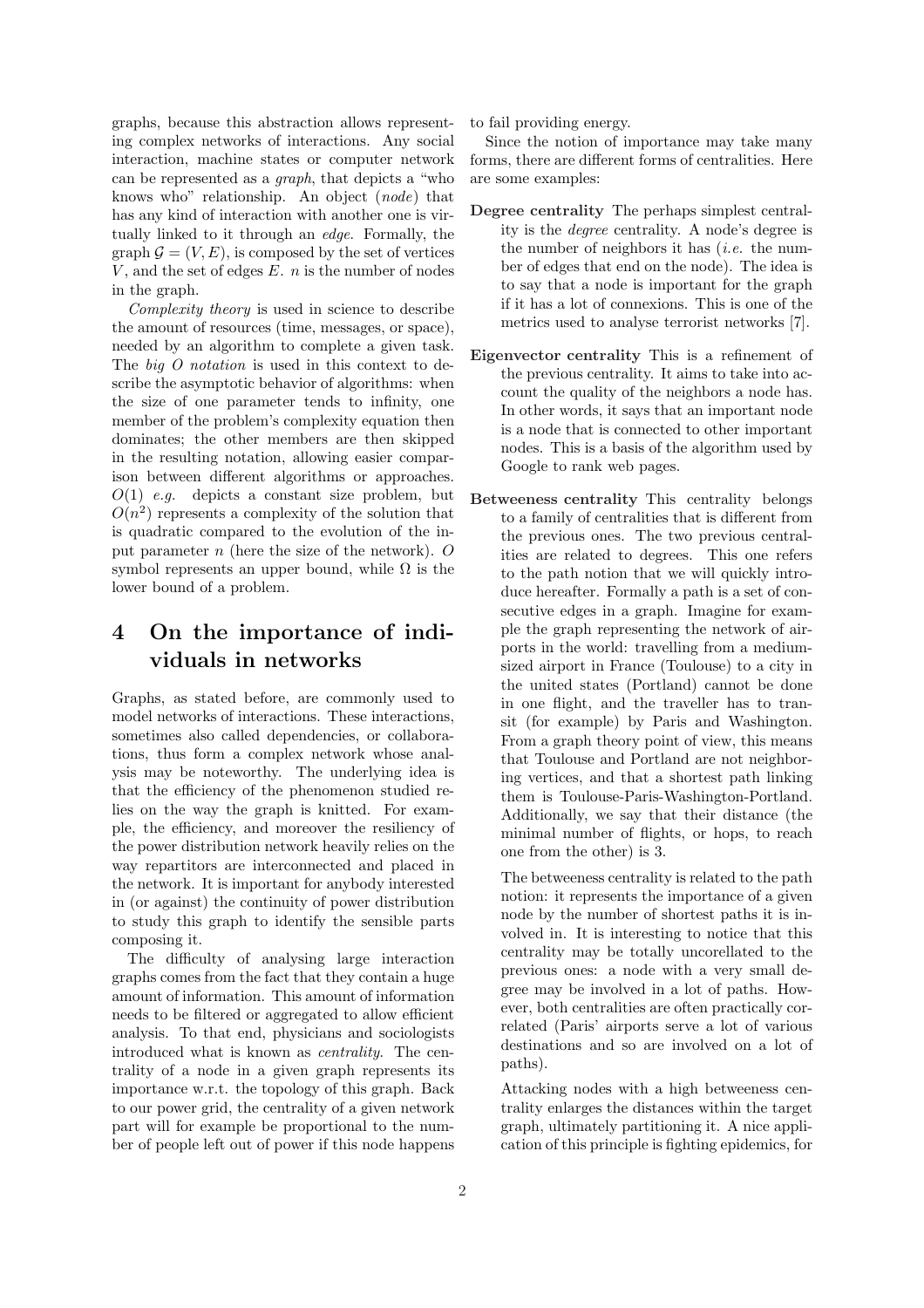example during the avian flu: airports where hardly disinfected because they allowed the flu to travel fastly far away, thus creating "contamination shortest paths" all over the world. This way, contamination can only be done locally and thus the virus is spread slower.

These measures are of great interest for system architects. One of the qualities of a distributed system is the resiliency: it is harder to harm these kind of systems (the difficulties of governments in fighting illegal p2p file sharing is a good example) than to harm a single server. However, nodes having a too high centrality are critical for this resiliency property: many things rely on their existence.

Paper [5] presents a distributed algorithm to compute nodes importance. It uses a popular tool of mathematics, a random walk, that is a autonomous process that travels from a node to one of its neighbors (and so on) generally selected uniformly at random. Its principle is rather simple: a random walk perpetually travels the input graph. Nodes log the time elapsed between two consecutive visits of this random walk (i.e. named return times). Observing the standard deviation of these return times provides information on the underlying graph: important nodes will see the random walk more regularly *(i.e.* lower standard deviation) than poorly connected or placed nodes. Moreover if the graph is made of several sparsly connected components, the random walk get trapped in these parts, and the observed standard deviation is high. If the graph is very regular, the random walk travels easily all the graph, and the observed standard deviation is low, thus giving for each node, in a distributed way, a flavor of the graph health. Standard deviation produced on nodes can alternatively be analysed offline, to assess the criticity of particular nodes in a studied network of interactions.

## 5 Groups in graphs

In the previous section, we observed particular nodes in a given graph, capturing their importance. In this Section, we focus on identifying groups of nodes. Doing so is a non obvious and computationally expensive task. In a graph where node have a tendency to cluserize towards some interests, group identification hierarchically splits the graph into well delimited groups.

#### 5.1 What is a group ?

There are many formal definitions of what is a "good" group, or a *cluster*. A classic approach

is to define a partitioning  $\{P_1, ..., P_p\}$  of the vertices  $(\forall i, P_i \in V)$ , and to compare the number of internal, or in-cluster edges (edges that start and end in a given  $P_i$ ) with the number of crossing, or between-cluster edges. If the number of internal edges is high compared to the number of crossing ones, then the graph exhibits a community structure that is well represented by this partitioning.

It is interesting to notice that here we do not impose any conditions on the relative size of partitions, nor on the number of such partitions. Closely related problems include the graph partitioning problem, that consists in finding the best split of a graph into two equally sized partitions such that the number of between-cluster edges is minimal.

#### 5.2 Detecting communities

Distributed communities detection is a fairly recent problem. Like most of algorithms studying the structure of graphs, solutions are expensive since they often involve communication between any pair of nodes, which cost  $n^2$  messages (for a fully connected graph). Recently, Pons and al. [11] proposed a distributed cluster detection algorithm based on random walks that runs in  $O(n^2 \log(n))$ steps. Here is the underlying intuition: take a graph where vertices represent people and edges represent friendship relations. Suppose that this graph is clusterized (*i.e.* there are clusters of people that are often mutually friends and have few friends outside the cluster). Imagine they transmit an object (the random walk) such as a music disk. After a few friend-to-friend transmissions, say t, chances are high that the disk is still possessed by a people from the starting cluster: it has few chances to escape this community. In other words, the probability for a random walk to travel from a node i to a node j within t steps defines a  $dis$ tance between nodes  $i$  and  $j$ . This distance allows to distinguish between two nodes from a same cluster and two nodes from different clusters. Based on this, the algorithm then group the nodes that are close.

#### 5.3 Applications

Exploiting groups in graphs may lead to several interesting possibilities. First of all, graphs exhibiting nice community structures are easier to handle and describe as soon as groups are named. Then, imagine for example the graph of Internet music listeners, where an edge links two users listening the same music (see *e.g.* [10]). The group structure is then something worth examining: they delimit music influences and styles, allowing, among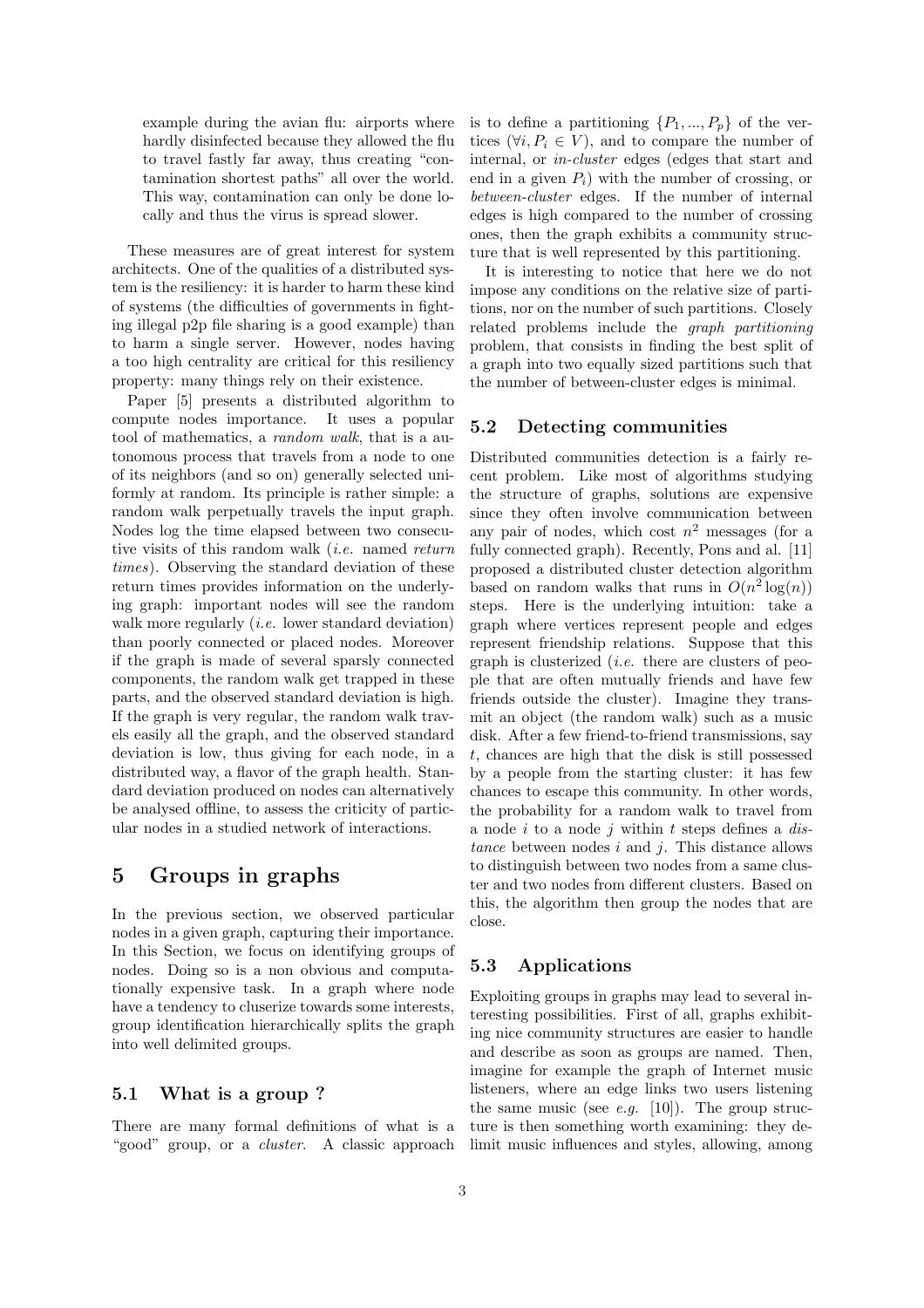other things, to represent both artists and listeners proximities. These informations may then be exploited for various goals: automatic intelligent mixing, content recommendation (a hot topic) and artist impact studies. From a network application point of view, such groups are very interesting since they delimit entities exhibiting the same behaviour.

## 6 And global properties?

On top of the pile, network could be considered as a whole so one can be interested in deriving global properties about that data mass. Since nearly two decades, distributed graph theory has studied algorithms over a tremendous panel of research fields. We overview in this section three application examples.

#### 6.1 Decentralized Routing

One of the main question that is still under active research is "how do we navigate efficiently in a graph in a decentralized fashion?"; its simply asks how to get from a position (a node) to another one without the help of a central authority  $(e.g.,)$ a GPS!). One famous example that exhibits a surprising result about routing is the Milgram experiment, also known as the "six degrees of separation" experiment. The idea is the following: a random person is chosen in the USA, and is given a letter containing basic information about another target person (also in the USA). The first person is asked to participate by checking if its knows personally the target; if so it sends it directly the letter, so the experiment stops. Otherwise it forwards it to a contact that he thinks is the more likely to know the target. The metric is how many times the letter has been forwarded. It turns out that amongst the letters that arrived, the average path length was six hops. This somehow counter-intuitive claim, considering the size of the network composed by the American population, has been generalized and extensively studied.

This idea traduces one of the simplest routing strategy, the greedy routing method, were each node of a network forwards the message to its neighbor that is the closest to the final destination, thus based on pure local knowledge. Kleinberg [6] showed that augmenting a  $n \times n$  two-dimensional grid with few random links (their probability of existence between each pair of nodes decreases has the distance increases) could provide a  $O(\log^2 n)$  steps to destination for greedy routing. The trivial case on a grid without any random link is clearly  $O(n)$ . Researchers use now the small world expression to describe networks with short path lenghts. For

other graph structuration and routing algorithms, please refer to this nice survey [9].

#### 6.2 Epidemic protocols

Distributed systems currently make the use of epidemics (protocols that mimic the spread of a contagious disease [3]) for a lot of applications (e.g. from database update to clock synchronization). One of the more straightforward use is the propagation of an information, from a source node to the entire system. Considering an information, that each infected node pushes to f other nodes (randomly chosen) per round, it has been shown that the infection of the entire set of nodes takes a logarithmic number of steps  $(\log_{f+1}(n) + \frac{1}{n} \log(n) + O(1)).$ 

A nature inspired epidemic protocol [1], copied from what happens at dusk for a specie of flashing fireflies, helps system designers to synchronize heartbeats of computers. Those are used to synchronize the start of execution cycles, or as failure detectors for example. A flash is seen here in our context as a message emission (e.g. simple UDP ping) from a node to all of its topology neighbors. Here is the sketch of an example algorithm to synchronize all nodes' flashes. Initially, all nodes start unsynchronized; they all own a variable cycle length,  $\Delta$ , after which they send a flash. The goal is thus here to end up with the synchronization of the whole crowd of flashes. If a particular node receive a flash "too late" from one of its neighbor (that is at  $t < \Delta/2$ ),  $\Delta$  is lenghtened, so that next flash is more likely to be aligned. The exact opposite is processed when a flash is received "too early". Simulations show *e.g.* that for  $2^{10}$  nodes, with their  $\Delta$  randomly and uniformly distributed in [0.82, 1.19] seconds, only a very few tens of seconds is necessary for nodes to emit time coherent flashes (here in a windows of 30ms).

#### 6.3 Nodes' coverage

We here present the idea of interconnecting nodes together in an efficient fashion, and motivate it through the broadcast application. Nowadays, there is an increasing need for methods to efficiently disseminate information through messages from a node to all/a subset of other nodes. While epidemic based broadcast techniques, e.g. [4], provide a high level of resilience facing network dynamics or message loss, other classes of algorithm can serve as a basis to implement efficient dissemination with respect to the number of generated messages.

An interesting example is a class of algorithms that aims at creating a new structure amongst nodes, to help them to be reachable in an efficient